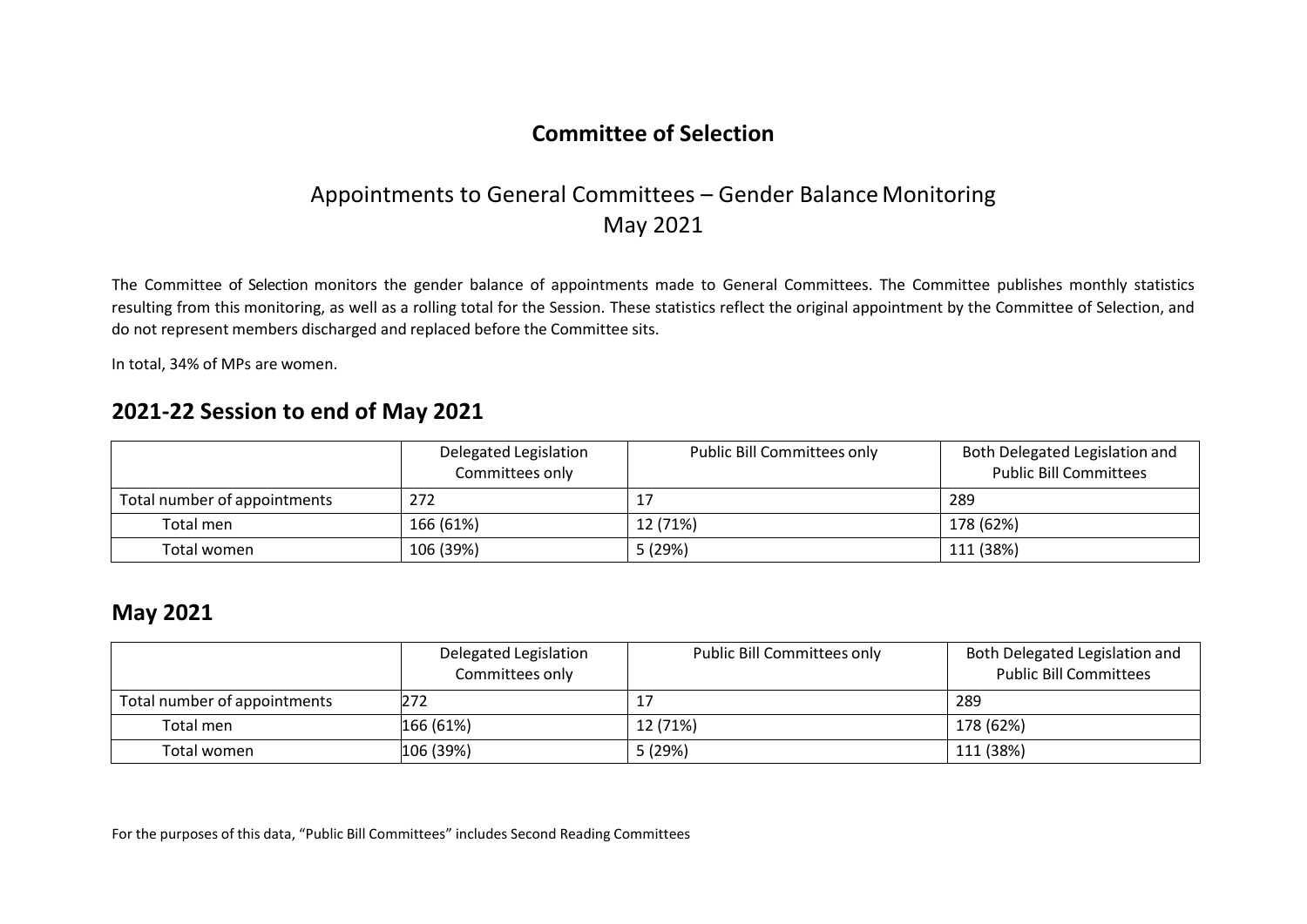## Appointments to General Committees – Gender Balance Monitoring June 2021

The Committee of Selection monitors the gender balance of appointments made to General Committees. The Committee publishes monthly statistics resulting from this monitoring, as well as a rolling total for the Session. These statistics reflect the original appointment by the Committee of Selection, and do not represent members discharged and replaced before the Committee sits.

In total, 34% of MPs are women.

## **2021-22 Session to end of June 2021**

|                              | Delegated Legislation<br>Committees only | Public Bill Committees only | Both Delegated Legislation and<br><b>Public Bill Committees</b> |
|------------------------------|------------------------------------------|-----------------------------|-----------------------------------------------------------------|
| Total number of appointments | 731                                      | 82                          | 813                                                             |
| Total men                    | 446 (61%)                                | 58 (71%)                    | 504 (62%)                                                       |
| Total women                  | 285 (39%)                                | 24 (29%)                    | 309 (38%)                                                       |

#### **June 2021**

|                              | Delegated Legislation<br>Committees only | <b>Public Bill Committees only</b> | Both Delegated Legislation and<br><b>Public Bill Committees</b> |
|------------------------------|------------------------------------------|------------------------------------|-----------------------------------------------------------------|
| Total number of appointments | 459                                      | 65                                 | 524                                                             |
| Total men                    | $ 280(61\%)$                             | 46 (71%)                           | 326 (62%)                                                       |
| Total women                  | 179 (39%)                                | 19 (29%)                           | 198 (38%)                                                       |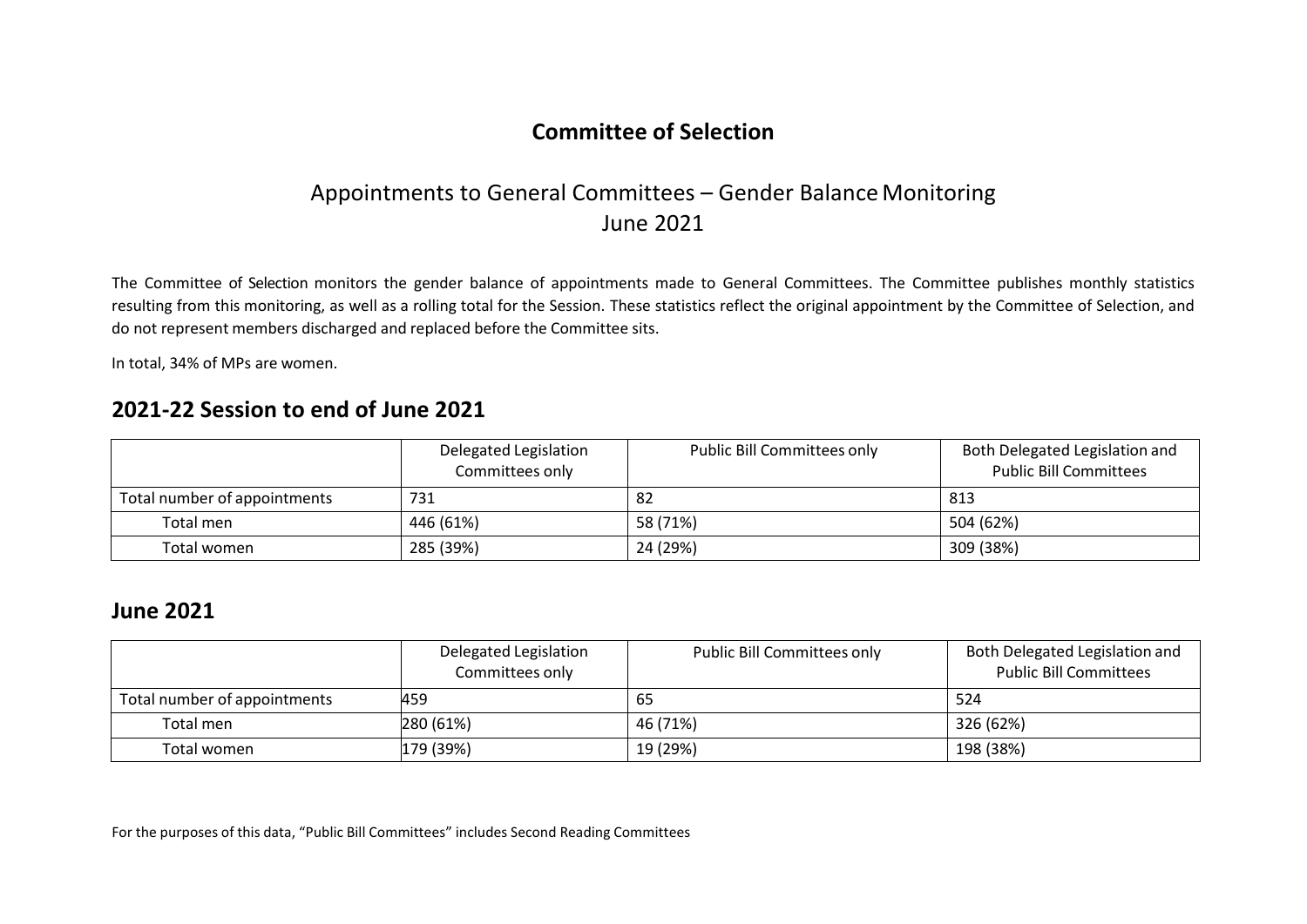# Appointments to General Committees – Gender Balance Monitoring July 2021

The Committee of Selection monitors the gender balance of appointments made to General Committees. The Committee publishes monthly statistics resulting from this monitoring, as well as a rolling total for the Session. These statistics reflect the original appointment by the Committee of Selection, and do not represent members discharged and replaced before the Committee sits.

In total, 34% of MPs are women.

### **2021-22 Session to end of July 2021**

|                              | Delegated Legislation<br>Committees only | <b>Public Bill Committees only</b> | Both Delegated Legislation and<br><b>Public Bill Committees</b> |
|------------------------------|------------------------------------------|------------------------------------|-----------------------------------------------------------------|
| Total number of appointments | 1071                                     | 116                                | 1187                                                            |
| Total men                    | 657 (61%)                                | 76 (66%)                           | 733 (62%)                                                       |
| Total women                  | 414 (39%)                                | 40 (34%)                           | 454 (38%)                                                       |

#### **July 2021**

|                              | Delegated Legislation<br>Committees only | <b>Public Bill Committees only</b> | Both Delegated Legislation and<br><b>Public Bill Committees</b> |
|------------------------------|------------------------------------------|------------------------------------|-----------------------------------------------------------------|
| Total number of appointments | 340                                      | 34                                 | 374                                                             |
| Total men                    | 211 (62%)                                | 18 (53%)                           | 229 (61%)                                                       |
| Total women                  | 129 (38%)                                | 16 (47%)                           | 145 (39%)                                                       |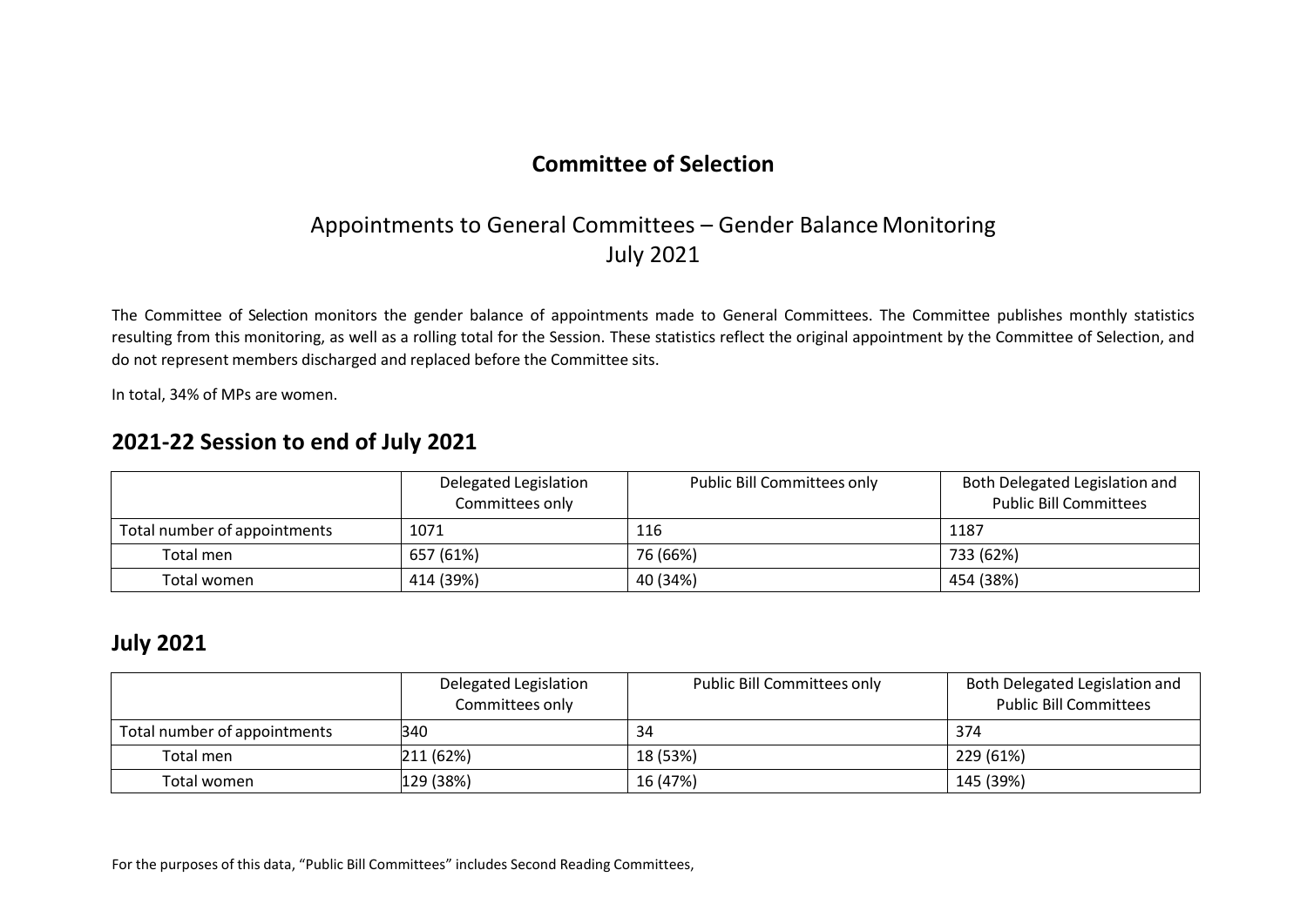# Appointments to General Committees – Gender Balance Monitoring September 2021

The Committee of Selection monitors the gender balance of appointments made to General Committees. The Committee publishes monthly statistics resulting from this monitoring, as well as a rolling total for the Session. These statistics reflect the original appointment by the Committee of Selection, and do not represent members discharged and replaced before the Committee sits.

In total, 34% of MPs are women.

## **2021-22 Session to end of September 2021**

|                              | Delegated Legislation<br>Committees only | <b>Public Bill Committees only</b> | Both Delegated Legislation and<br><b>Public Bill Committees</b> |
|------------------------------|------------------------------------------|------------------------------------|-----------------------------------------------------------------|
| Total number of appointments | 1326                                     | 167                                | 1493                                                            |
| Total men                    | 811 (61%)                                | 108 (65%)                          | 919 (62%)                                                       |
| Total women                  | 515 (39%)                                | 59 (35%)                           | 574 (38%)                                                       |

### **September 2021**

|                              | Delegated Legislation<br>Committees only | Public Bill Committees only | Both Delegated Legislation and<br><b>Public Bill Committees</b> |
|------------------------------|------------------------------------------|-----------------------------|-----------------------------------------------------------------|
| Total number of appointments | 255                                      | -51                         | 306                                                             |
| Total men                    | 154 (60%)                                | 32 (63%)                    | 186 (61%)                                                       |
| Total women                  | 101 (40%)                                | 19 (37%)                    | 120 (39%)                                                       |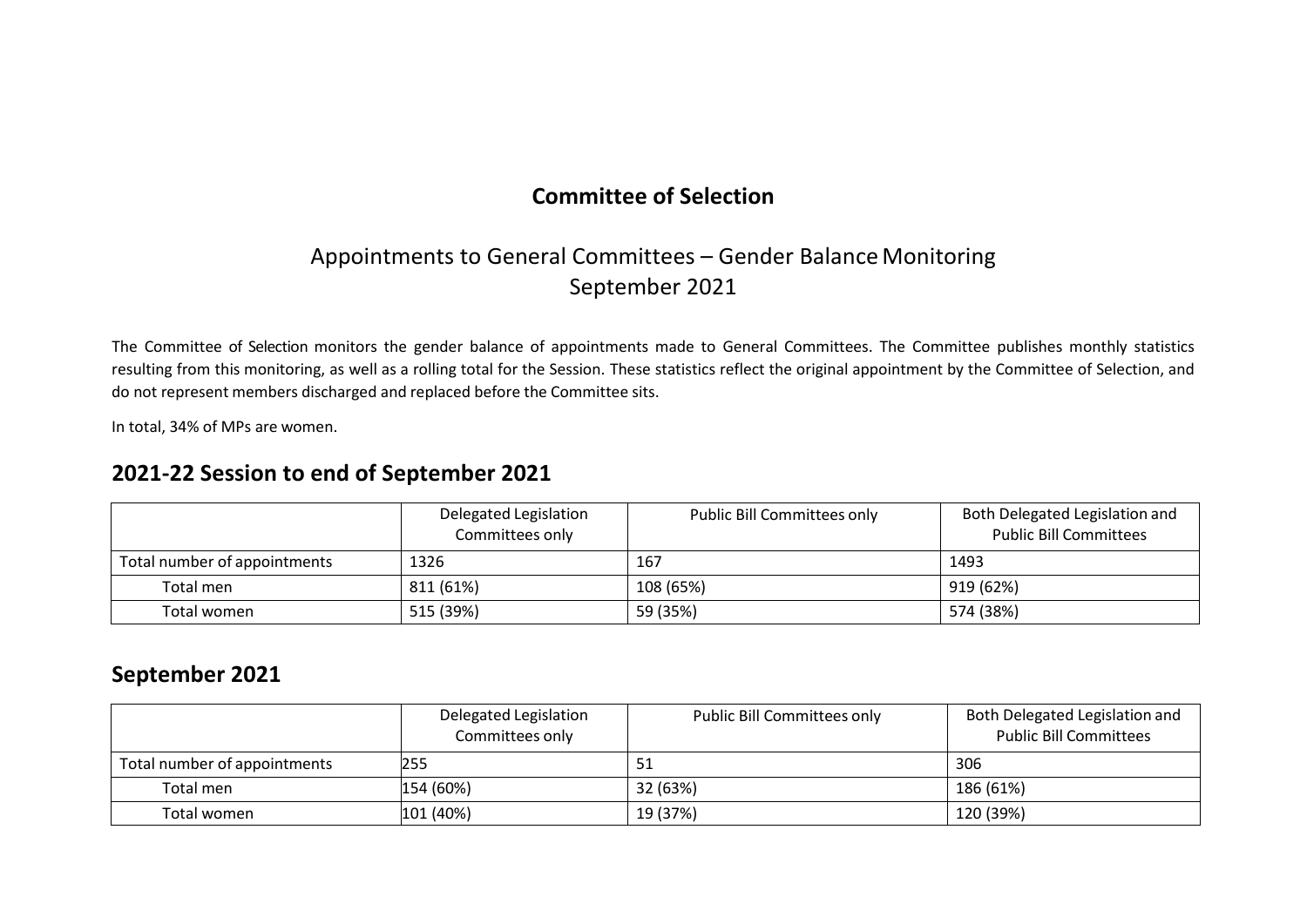# Appointments to General Committees – Gender Balance Monitoring October 2021

The Committee of Selection monitors the gender balance of appointments made to General Committees. The Committee publishes monthly statistics resulting from this monitoring, as well as a rolling total for the Session. These statistics reflect the original appointment by the Committee of Selection, and do not represent members discharged and replaced before the Committee sits.

In total, 34% of MPs are women.

### **2021-22 Session to end of October 2021**

|                              | Delegated Legislation<br>Committees only | <b>Public Bill Committees only</b> | Both Delegated Legislation and<br><b>Public Bill Committees</b> |
|------------------------------|------------------------------------------|------------------------------------|-----------------------------------------------------------------|
| Total number of appointments | 1394                                     | 201                                | 1595                                                            |
| Total men                    | 858 (62%)                                | 133 (66%)                          | 991 (62%)                                                       |
| Total women                  | 536 (38%)                                | 68 (34%)                           | 604 (38%)                                                       |

## **October 2021**

|                              | Delegated Legislation<br>Committees only | <b>Public Bill Committees only</b> | Both Delegated Legislation and<br><b>Public Bill Committees</b> |
|------------------------------|------------------------------------------|------------------------------------|-----------------------------------------------------------------|
| Total number of appointments | 168                                      | 34                                 | 102                                                             |
| Total men                    | 47 (69%)                                 | 25 (74%)                           | 72 (71%)                                                        |
| Total women                  | 21 (31%)                                 | 9(26%)                             | 30 (29%)                                                        |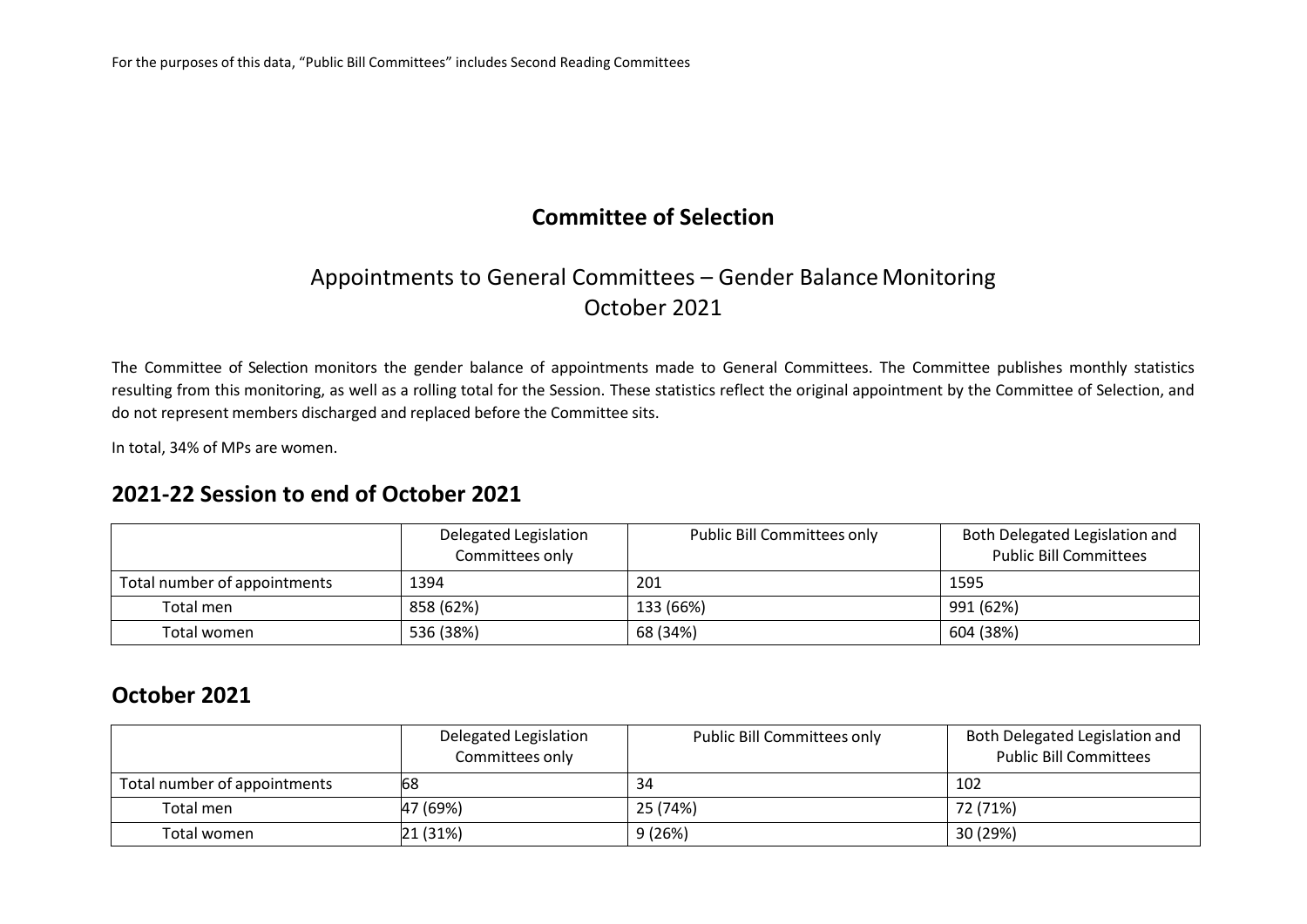## **Committee of Selection**

# Appointments to General Committees – Gender Balance Monitoring November 2021

The Committee of Selection monitors the gender balance of appointments made to General Committees. The Committee publishes monthly statistics resulting from this monitoring, as well as a rolling total for the Session. These statistics reflect the original appointment by the Committee of Selection, and do not represent members discharged and replaced before the Committee sits.

In total, 34% of MPs are women.

### **2021-22 Session to end of November 2021**

|                              | Delegated Legislation<br>Committees only | <b>Public Bill Committees only</b> | Both Delegated Legislation and<br><b>Public Bill Committees</b> |
|------------------------------|------------------------------------------|------------------------------------|-----------------------------------------------------------------|
| Total number of appointments | 1530                                     | 235                                | 1595                                                            |
| Total men                    | 946 (62%)                                | 156 (66%)                          | 991 (62%)                                                       |
| Total women                  | 584 (38%)                                | 81 (34%)                           | 604 (38%)                                                       |

#### **November 2021**

|                              | Delegated Legislation<br>Committees only | <b>Public Bill Committees only</b> | Both Delegated Legislation and<br><b>Public Bill Committees</b> |
|------------------------------|------------------------------------------|------------------------------------|-----------------------------------------------------------------|
| Total number of appointments | 136                                      | 34                                 | 170                                                             |
| Total men                    | 88 (65%)                                 | 21 (62%)                           | 109 (64%)                                                       |
| Total women                  | 48 (35%)                                 | 13 (38%)                           | 61 (36%)                                                        |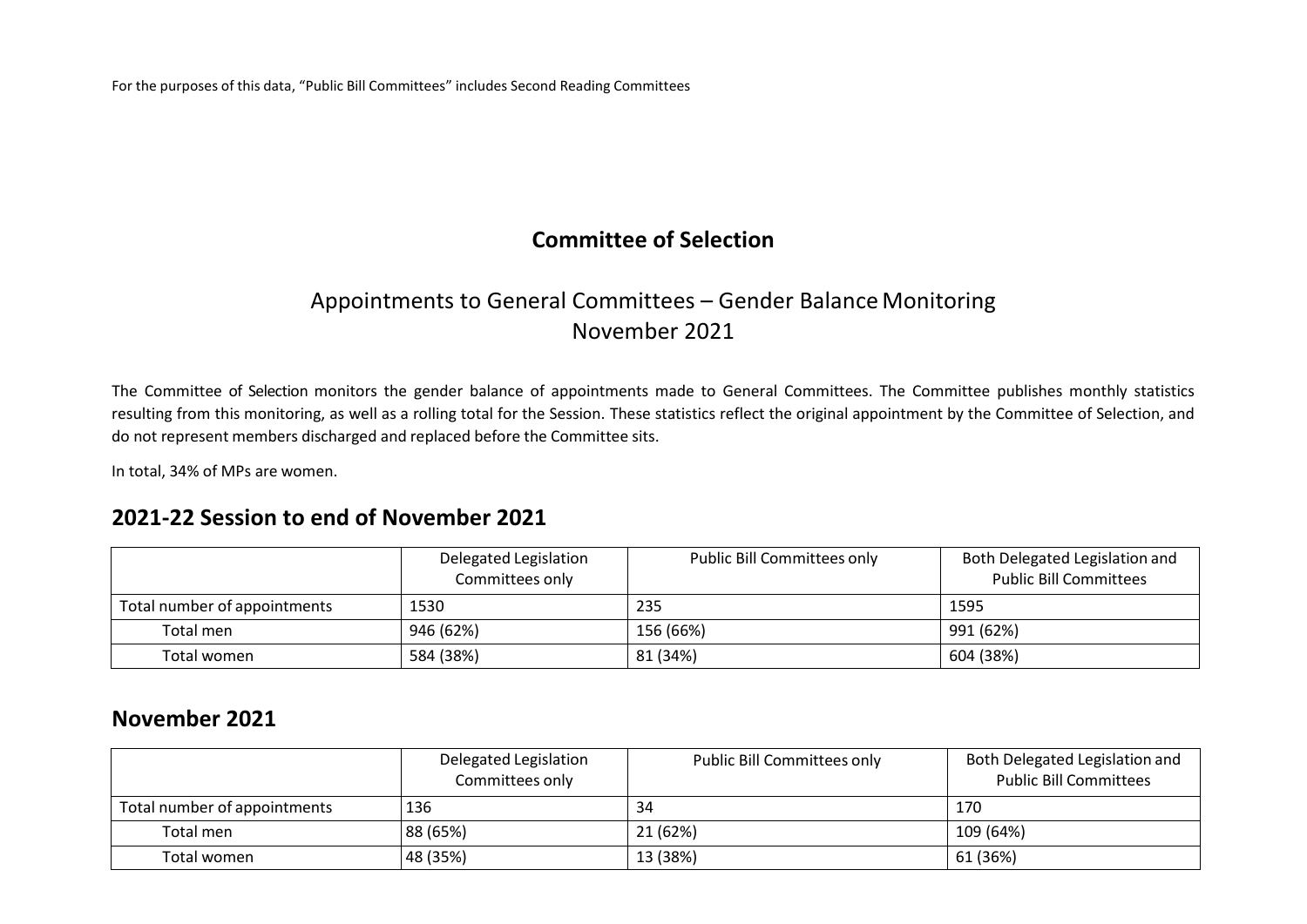## **Committee of Selection**

# Appointments to General Committees – Gender Balance Monitoring December 2021

The Committee of Selection monitors the gender balance of appointments made to General Committees. The Committee publishes monthly statistics resulting from this monitoring, as well as a rolling total for the Session. These statistics reflect the original appointment by the Committee of Selection, and do not represent members discharged and replaced before the Committee sits.

In total, 34% of MPs are women.

#### **2021-22 Session to end of December 2021**

|                              | Delegated Legislation<br>Committees only | Public Bill Committees only | Both Delegated Legislation and<br><b>Public Bill Committees</b> |
|------------------------------|------------------------------------------|-----------------------------|-----------------------------------------------------------------|
| Total number of appointments | 1751                                     | 271                         | 2022                                                            |
| Total men                    | 1087 62%                                 | 174 (64%)                   | 1261 (62%)                                                      |
| Total women                  | 664 (38%%)                               | 97 (36%)                    | 761 (38%)                                                       |

### **December 2021**

|                              | Delegated Legislation<br>Committees only | <b>Public Bill Committees only</b> | Both Delegated Legislation and<br><b>Public Bill Committees</b> |
|------------------------------|------------------------------------------|------------------------------------|-----------------------------------------------------------------|
| Total number of appointments | 221                                      | 34                                 | 255                                                             |
| Total men                    | 141 (64%)                                | 18 (53%)                           | 159 (62%)                                                       |
| Total women                  | 80 (36%)                                 | 16 (47%)                           | 96 (38%)                                                        |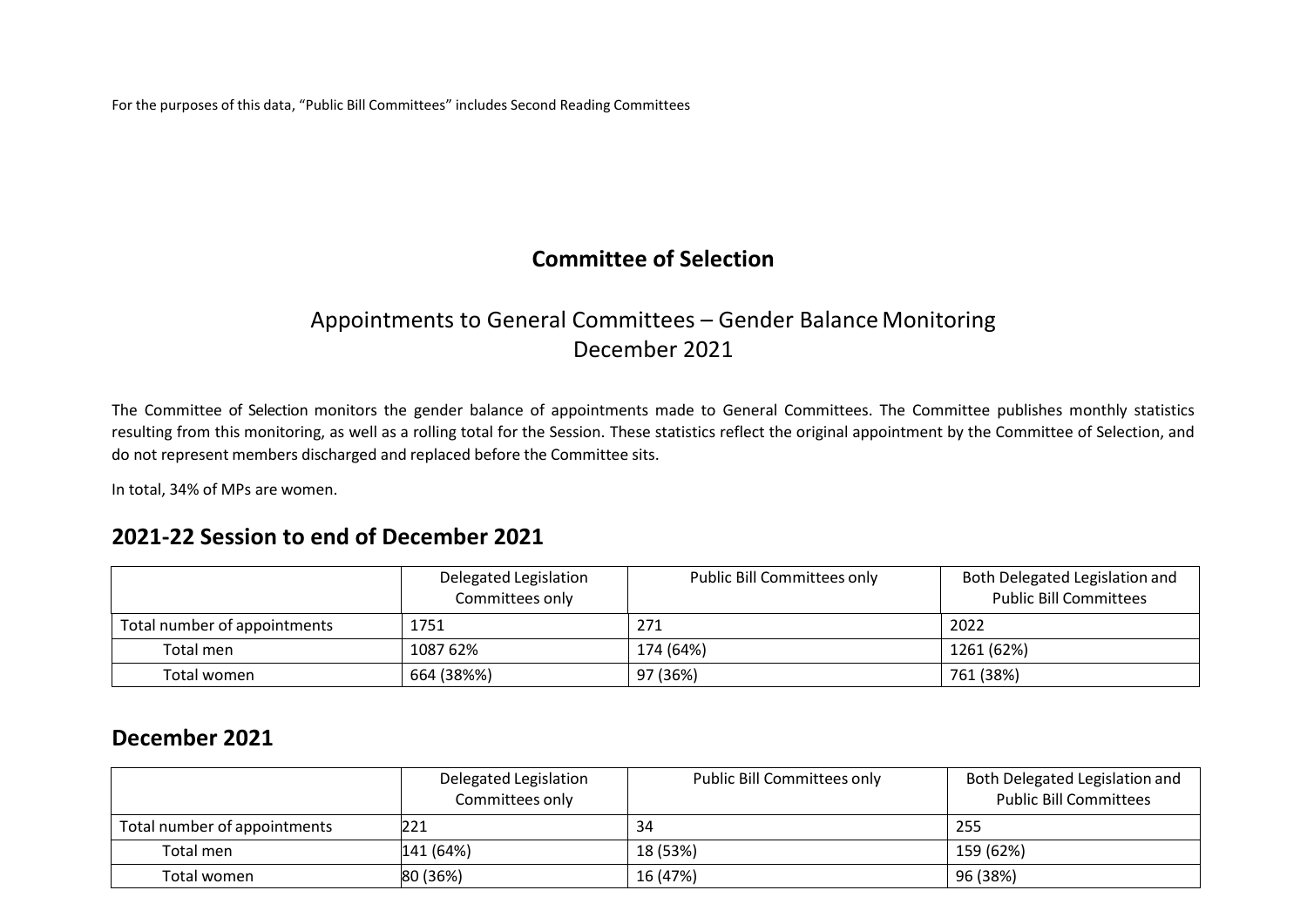## **Committee of Selection**

# Appointments to General Committees – Gender Balance Monitoring January 2022

The Committee of Selection monitors the gender balance of appointments made to General Committees. The Committee publishes monthly statistics resulting from this monitoring, as well as a rolling total for the Session. These statistics reflect the original appointment by the Committee of Selection, and do not represent members discharged and replaced before the Committee sits.

In total, 34% of MPs are women.

#### **2021-22 Session to end of January 2022**

|                              | Delegated Legislation<br>Committees only | <b>Public Bill Committees only</b> | Both Delegated Legislation and<br><b>Public Bill Committees</b> |
|------------------------------|------------------------------------------|------------------------------------|-----------------------------------------------------------------|
| Total number of appointments | 2023                                     | 343                                | 2366                                                            |
| Total men                    | 1256 (62%)                               | 220 (64%)                          | 1476 (62%)                                                      |
| Total women                  | 767 (38%)                                | 123 (36%)                          | 890 (38%)                                                       |

### **January 2022**

|                              | Delegated Legislation<br>Committees only | <b>Public Bill Committees only</b> | Both Delegated Legislation and<br><b>Public Bill Committees</b> |
|------------------------------|------------------------------------------|------------------------------------|-----------------------------------------------------------------|
| Total number of appointments | 272                                      |                                    | -344                                                            |
| Total men                    | 169(62%)                                 | 46 (64%)                           | 215(62%)                                                        |
| Total women                  | $ 103 \ (38\%)$                          | 26 (36%)                           | 129 (38%)                                                       |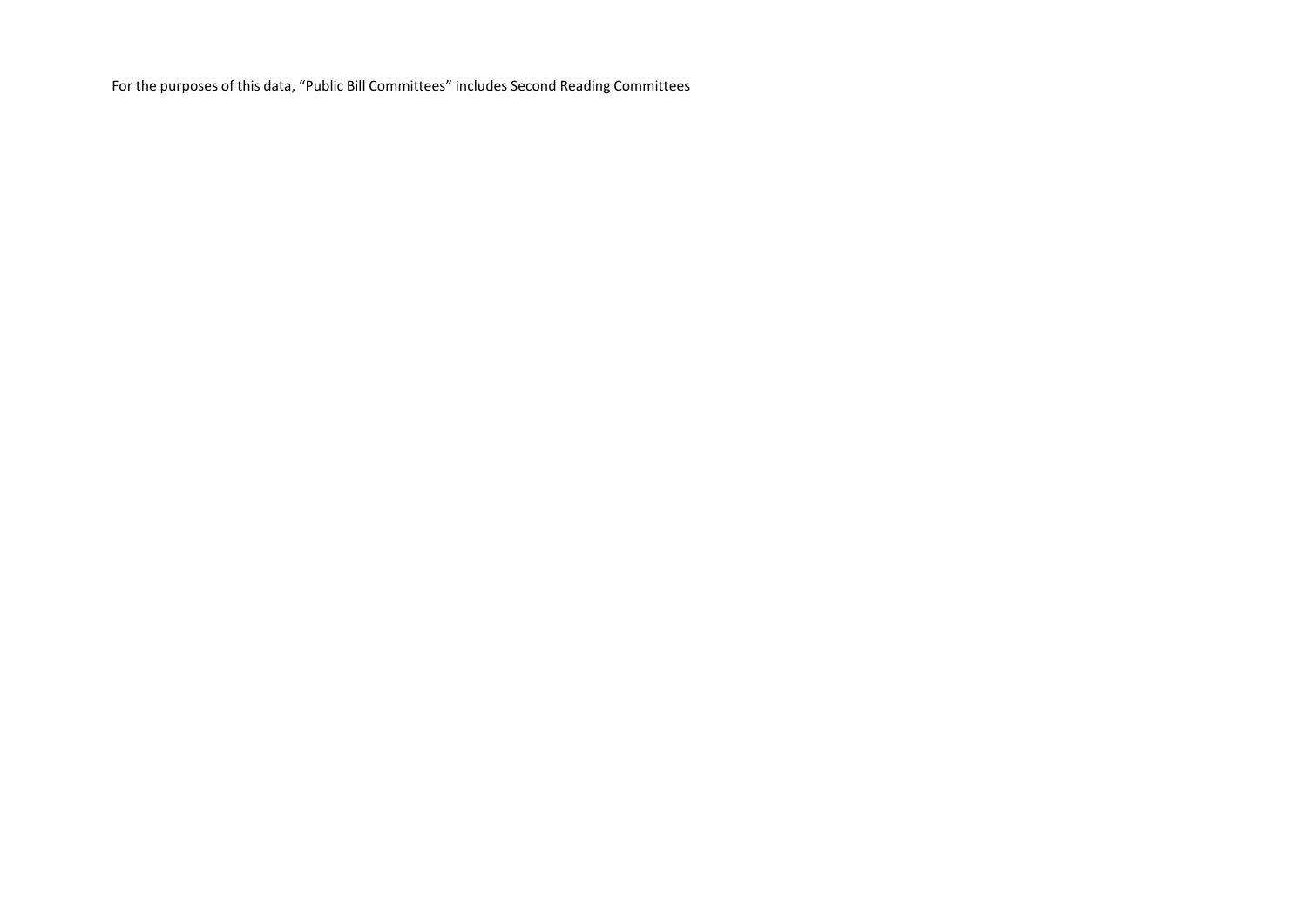# Appointments to General Committees – Gender Balance Monitoring February 2022

The Committee of Selection monitors the gender balance of appointments made to General Committees. The Committee publishes monthly statistics resulting from this monitoring, as well as a rolling total for the Session. These statistics reflect the original appointment by the Committee of Selection, and do not represent members discharged and replaced before the Committee sits.

In total, 34% of MPs are women.

### **2021-22 Session to end of February 2022**

|                              | Delegated Legislation<br>Committees only | <b>Public Bill Committees only</b> | Both Delegated Legislation and<br><b>Public Bill Committees</b> |
|------------------------------|------------------------------------------|------------------------------------|-----------------------------------------------------------------|
| Total number of appointments | 2329                                     | 394                                | 2723                                                            |
| Total men                    | 1451 (62%)                               | 244 (62%)                          | 1695 (62%)                                                      |
| Total women                  | 878 (38%)                                | 150 (38%)                          | 1028 (38%)                                                      |

#### **February 2022**

|                              | Delegated Legislation<br>Committees only | <b>Public Bill Committees only</b> | Both Delegated Legislation and<br><b>Public Bill Committees</b> |
|------------------------------|------------------------------------------|------------------------------------|-----------------------------------------------------------------|
| Total number of appointments | 306                                      |                                    | 357                                                             |
| Total men                    | 195 (64%)                                | 24 (47%)                           | 219 (61%)                                                       |
| Total women                  | 111 (36%)                                | 27 (53%)                           | 138 (39%)                                                       |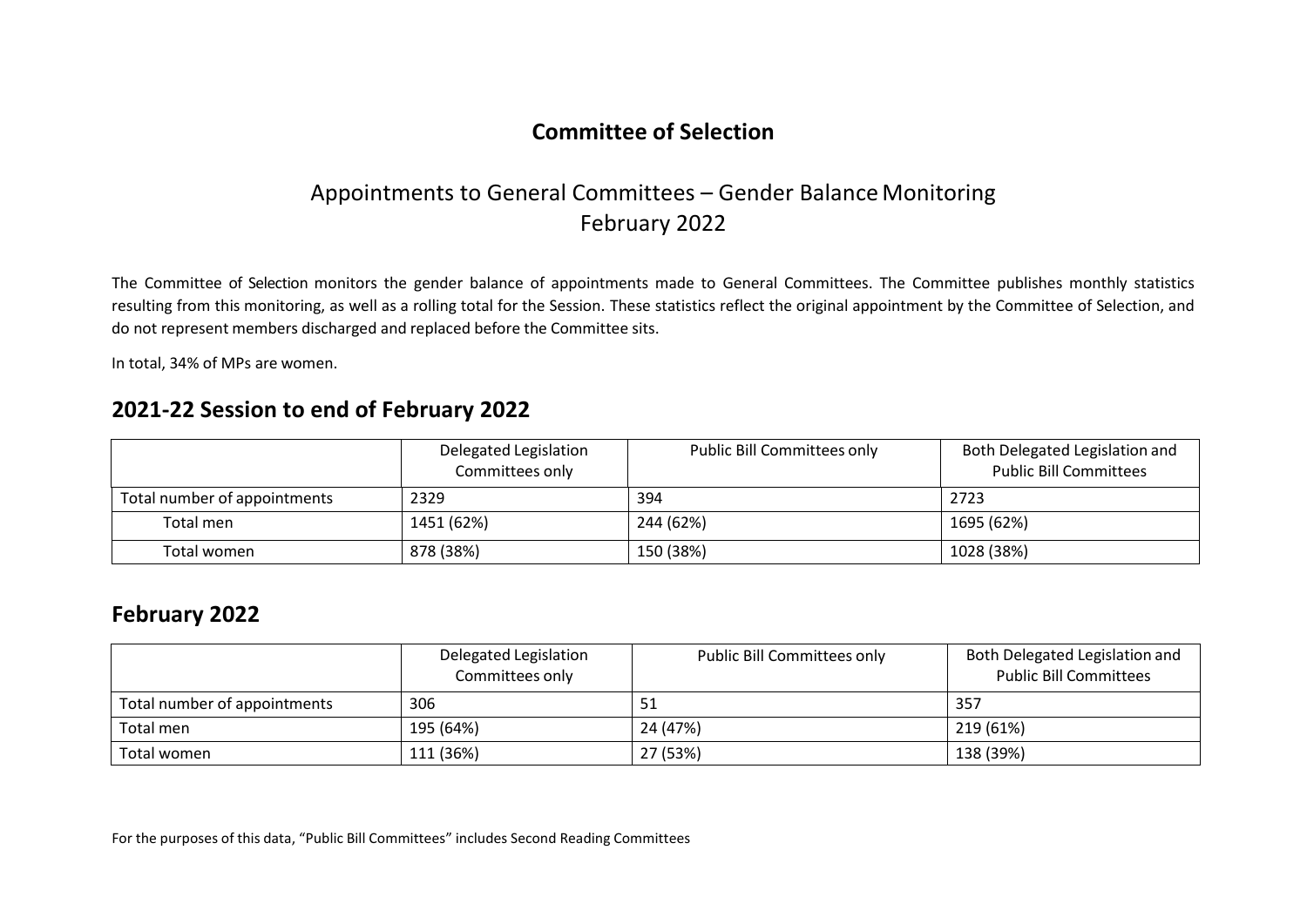## Appointments to General Committees – Gender Balance Monitoring March 2022

The Committee of Selection monitors the gender balance of appointments made to General Committees. The Committee publishes monthly statistics resulting from this monitoring, as well as a rolling total for the Session. These statistics reflect the original appointment by the Committee of Selection, and do not represent members discharged and replaced before the Committee sits.

In total, 34% of MPs are women.

## **2021-22 Session to end of March 2022**

|                              | Delegated Legislation<br>Committees only | Public Bill Committees only | Both Delegated Legislation and<br><b>Public Bill Committees</b> |
|------------------------------|------------------------------------------|-----------------------------|-----------------------------------------------------------------|
| Total number of appointments | 2635                                     | 411                         | 3046                                                            |
| Total men                    | 1650 (63%)                               | 254 (62%)                   | 1904 (62%)                                                      |
| Total women                  | 985 (37%)                                | 157 (38%)                   | 1142 (38%)                                                      |

#### **March 2022**

|                              | Delegated Legislation<br>Committees only | <b>Public Bill Committees only</b> | Both Delegated Legislation and<br><b>Public Bill Committees</b> |
|------------------------------|------------------------------------------|------------------------------------|-----------------------------------------------------------------|
| Total number of appointments | 306                                      |                                    | 323                                                             |
| Total men                    | 199 (65%)                                | 10 (59%)                           | 209 (65%)                                                       |
| Total women                  | 107 (35%)                                | (41%)                              | 114 (35%)                                                       |